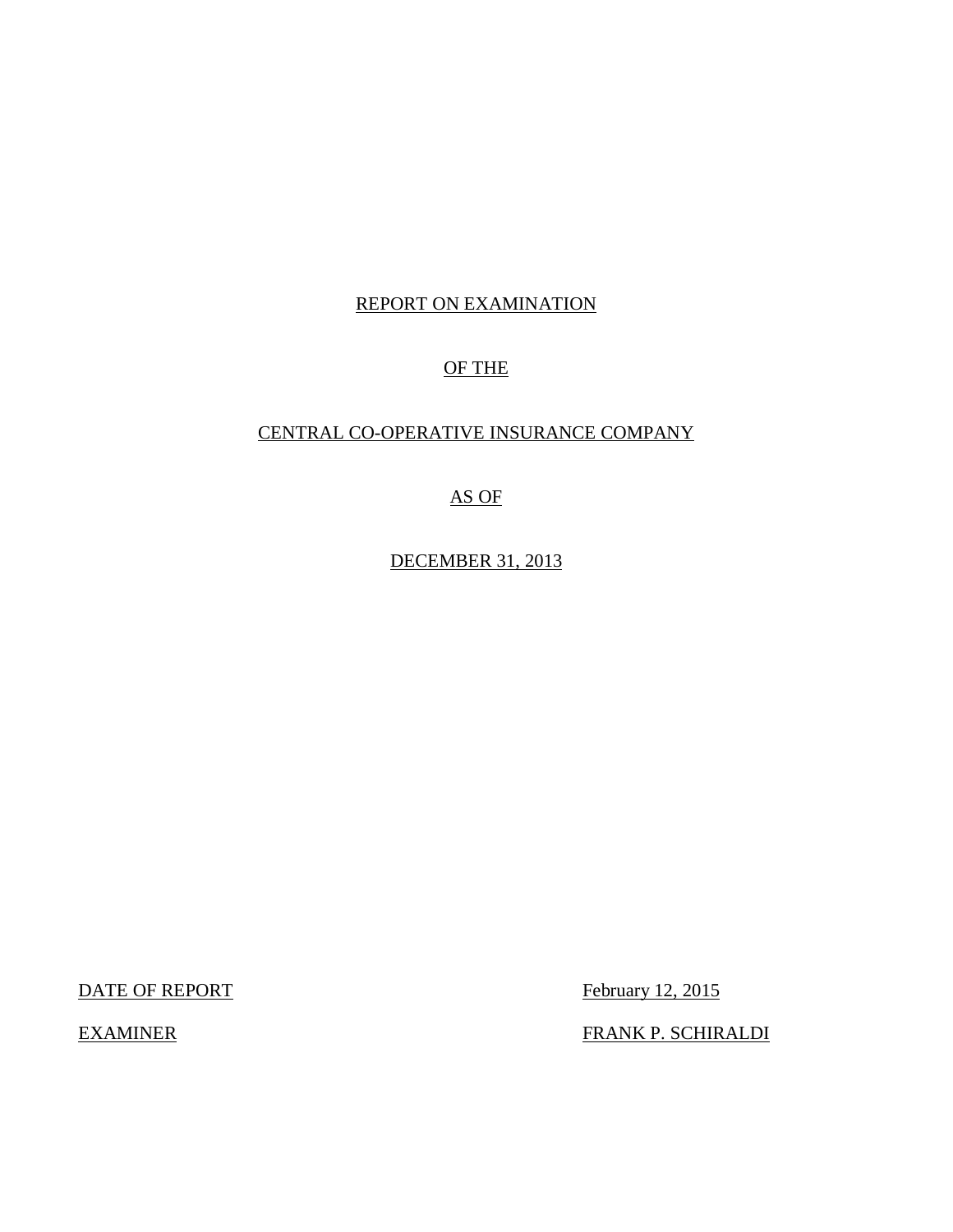### TABLE OF CONTENTS

## **ITEM NO.**

## PAGE NO.

| 1  | Scope of Examination                                                                                                                                                                  | $\overline{2}$                      |
|----|---------------------------------------------------------------------------------------------------------------------------------------------------------------------------------------|-------------------------------------|
| 2. | Description of Company                                                                                                                                                                | 3                                   |
|    | A. Management<br>B. Territory and plan of operation<br>C. Reinsurance<br>D. Holding company system<br>E. Significant operating ratios<br>F. Accounts and records<br>G. Market conduct | 3<br>4<br>6<br>8<br>$8\,$<br>9<br>9 |
| 3. | <b>Financial Statements</b>                                                                                                                                                           | 11                                  |
|    | A. Balance sheet<br>B. Statement of income<br>C. Capital and Surplus                                                                                                                  | 11<br>13<br>14                      |
| 4. | Losses and loss adjustment expenses                                                                                                                                                   | 15                                  |
| 5. | <b>Prepaid Pension Obligation</b>                                                                                                                                                     | 15                                  |
| 6. | Compliance with prior report on examination                                                                                                                                           | 16                                  |
| 7. | Summary of comments and recommendations                                                                                                                                               | 18                                  |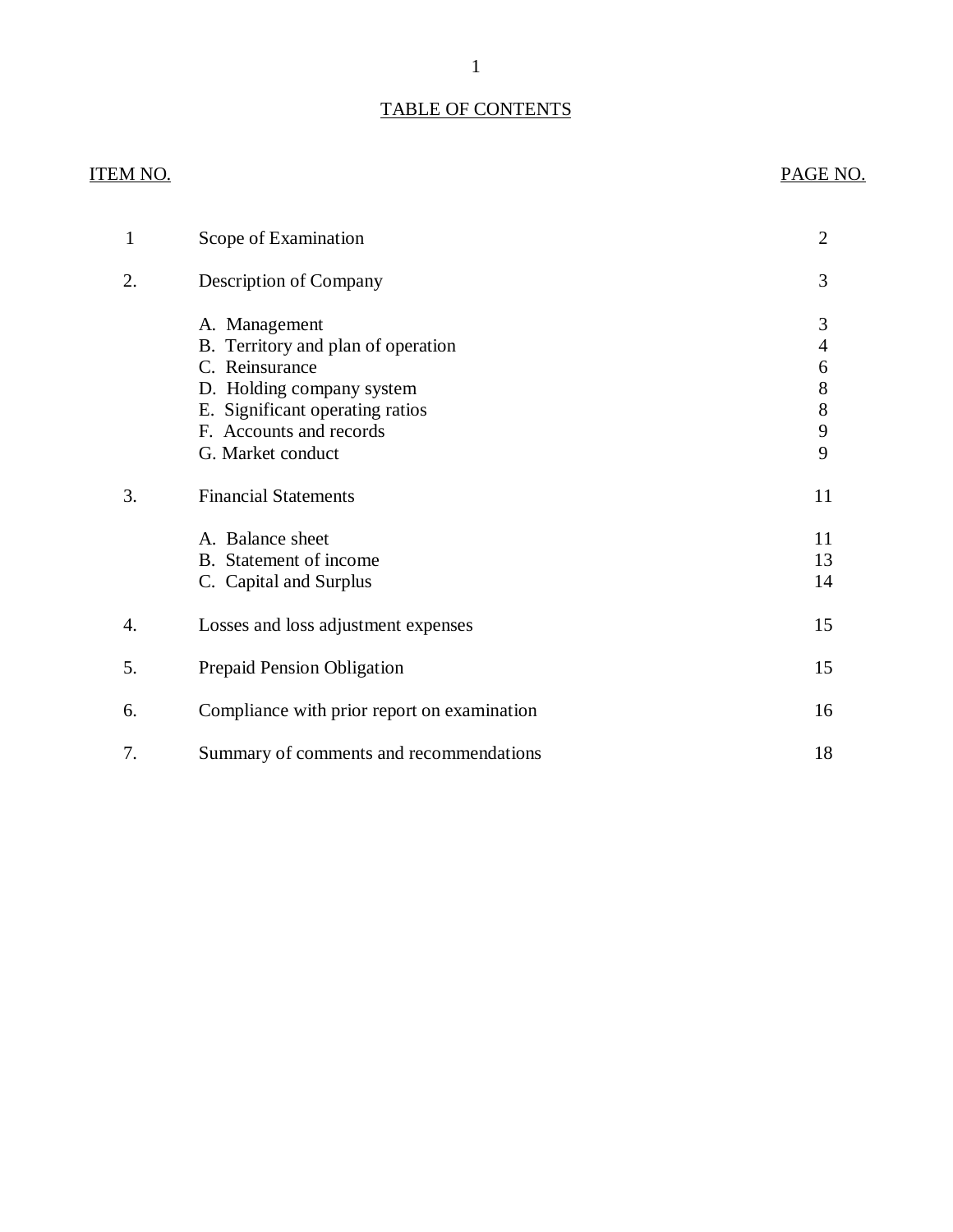

# NEW YORK STATE *DEPARTMENTof*  FINANCIAL SERVICES

Andrew M. Cuomo Shirin Emami Governor **Acting Superintendent** Acting Superintendent

February 12, 2015

Honorable Shirin Emami Acting Superintendent of Financial Services Albany, New York 12257

Madam:

 Pursuant to the requirements of the New York Insurance Law, and in compliance with the instructions contained in Appointment Number 31191 dated May 6, 2014, attached hereto, I have made an examination into the condition and affairs of Central Co-operative Insurance Company as of December 31, 2013, and submit the following report thereon.

 Wherever the designation "the Company" appears herein without qualification, it should be understood to indicate Central Co-operative Insurance Company.

 Wherever the term "Department" appears herein without qualification, it should be understood to mean the New York State Department of Financial Services.

 Baldwinsville, New York 13027. The examination was conducted at the Company's home office located at 6 Southgate Road,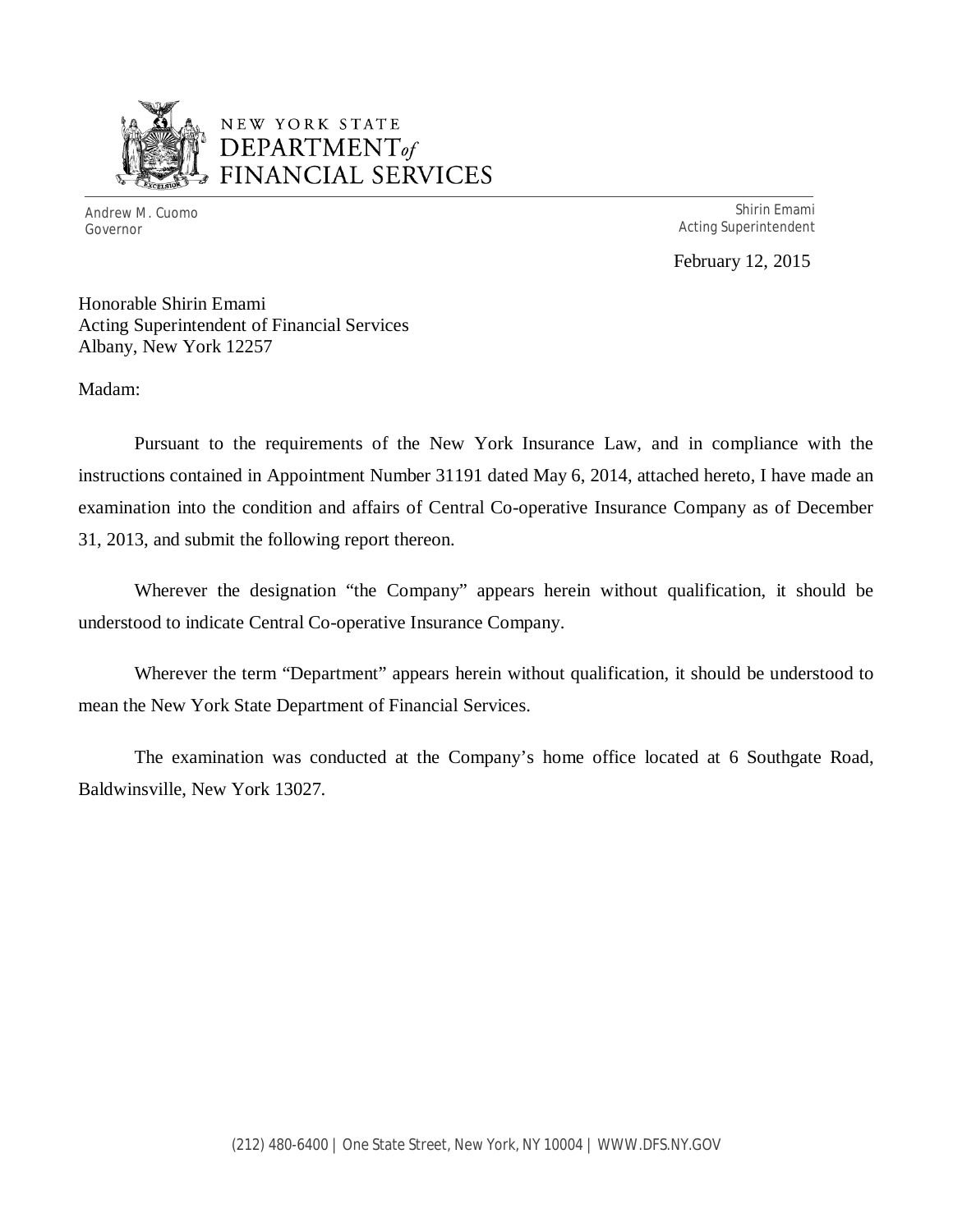#### **1. SCOPE OF EXAMINATION**

<span id="page-3-0"></span> The previous examination was conducted as of December 31, 2008. This examination covered the five- year period from January 1, 2009 through December 31, 2013. Transactions occurring subsequent to this period were reviewed where deemed appropriate by the examiner. The Department has performed an individual examination of the Company*,* a single-state insurer.

 Commissioners ("NAIC") Financial Condition Examiners Handbook ("Handbook"), which requires that we plan and perform the examination to evaluate the financial condition and identify prospective risks of the Company by obtaining information about the Company including corporate governance, identifying and assessing inherent risks within the Company and evaluating system controls and procedures used to mitigate those risks. This examination also includes assessing the principles used and significant estimates made by management, as well as evaluating the overall financial statement presentation, management's compliance with Statutory Accounting Principles and annual statement instructions when applicable to domestic state regulations. This examination was conducted in accordance with the National Association of Insurance

 with the risk-focused examination process. The examiners also relied upon audit work performed by the Company's independent public accountants when appropriate. All financially significant accounts and activities of the Company were considered in accordance

 called for in the Handbook: This examination report includes a summary of significant findings for the following items as

> Significant subsequent events Company history Corporate records Management and control Fidelity bonds and other insurance Pensions and insurance plans Territory and plan of operation Growth of Company Loss experience Reinsurance Reinsurance Accounts and records Statutory deposits Financial statements Summary of recommendations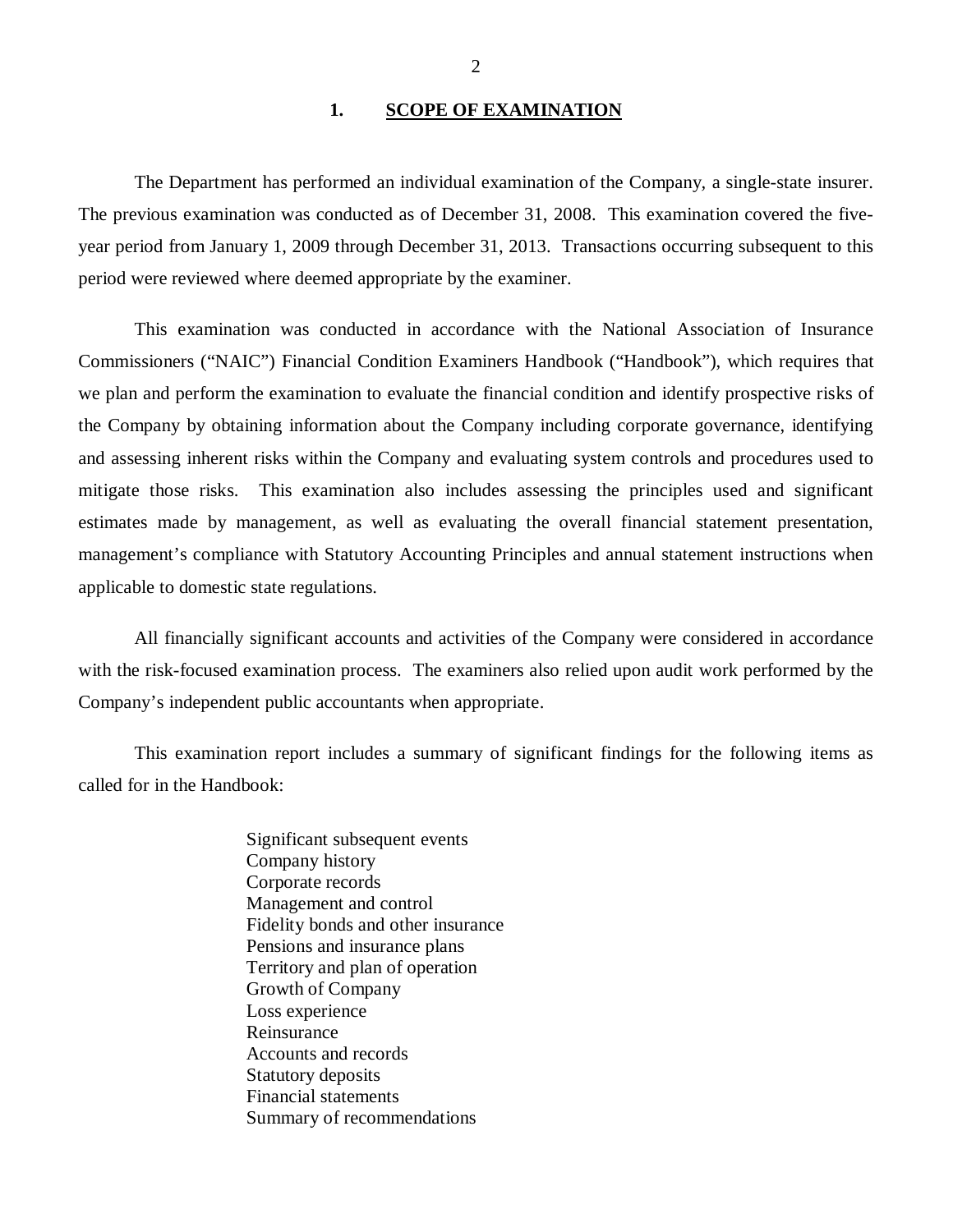comments and recommendations contained in the prior report on examination. A review was also made to ascertain what action was taken by the Company with regard to

 involve departures from laws, regulations or rules, or that are deemed to require explanation or This report on examination is confined to financial statements and comments on those matters that description.

### **2. DESCRIPTION OF COMPANY**

 The Company was organized in 1883 for the purpose of transacting business as a cooperative fire insurance corporation in Onondaga County, New York. On August 11, 1970, this Department issued a certificate approving a change in the name of the Company to Onondaga Co-operative Insurance Company.

 Under an Agreement of Merger approved by this Department, effective January 1, 1990, the Company merged with Cortland Co-operative Insurance Company. The surviving corporation, Onondaga Co-operative Insurance Company, at the same time converted from an assessment cooperative fire insurance company to an advance premium cooperative insurance company with a change of name to the Central Co-operative Insurance Company.

#### A. Management

Pulaski, New York

 Pursuant to the Company's charter and by-laws, management of the Company is vested in a board of directors consisting of not less than nine nor more than twenty-two members. The board meets four times during each calendar year. At December 31, 2013, the board of directors was comprised of the following twelve members:

| Name and Residence      | <b>Principal Business Affiliation</b>  |  |  |
|-------------------------|----------------------------------------|--|--|
| Warren W. Abbott        | Assistant Treasurer,                   |  |  |
| Baldwinsville, New York | Central Co-operative Insurance Company |  |  |
| David W. Fraser         | President,                             |  |  |
| Ionia, New York         | Central Co-operative Insurance Company |  |  |
| Gary B. Gardner         | Cattle Consultant,                     |  |  |
| Syracuse, New York      | Alta Genetics                          |  |  |
| Charles J. Hinman       | Chairman,                              |  |  |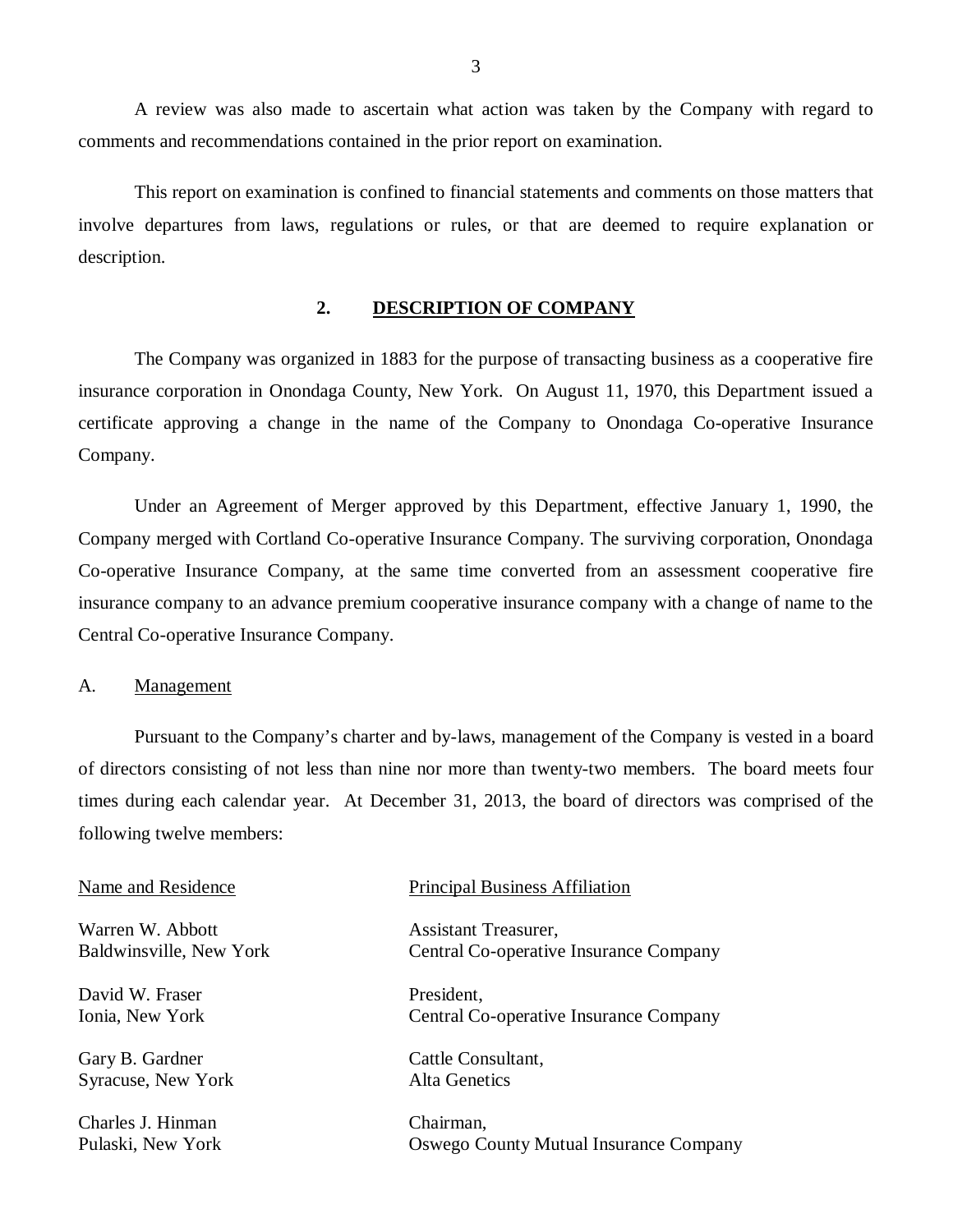Lee R. Hudson Camillus, New York

 Ronald G. Masters Preble, New York

 Andrew O. Metz Tully, New York

 Inghram Plumpton Jamesville, New York

 Hugh R. Riehlman Homer, New York

 John E. Seymour Marietta, New York

 Roy E. Smith Lafayette, New York

 Stuart E. Young Cortland, New York

## <span id="page-5-0"></span>Name and Residence **Principal Business** Affiliation

Partner, Hudson Egg Farm

 Vice Chairman and Vice President, Central Co-operative Insurance Company

Forester, Cortland Forestry, LLC.

 Agricultural Business Man, Plumpton Farms

Retired

 Chairman of the Board, Central Co-operative Insurance Company

 Agricultural Business Man, Smith's Quality Eggs, LLC.

 Agricultural Business Man, Young Farms

 indicated that the meetings were generally well attended and each board member had an acceptable record of attendance. A review of the minutes of the board of directors' meetings held during the examination period

As of December 31, 2013, the principal officers of the Company were as follows0:

| Name                | Title                            |
|---------------------|----------------------------------|
| David W. Fraser     | President                        |
| Norman W. Garrett   | Secretary and Vice President     |
| John E. Seymour     | Chairman of the Board            |
| Ronald G. Masters   | Vice Chairman and Vice President |
| Lewis E. Wellington | Treasurer                        |
| Warren W. Abbott    | <b>Assistant Treasurer</b>       |

#### B. Territory and Plan of Operation

As of December 31, 2013, the Company was licensed to write business in New York only.

4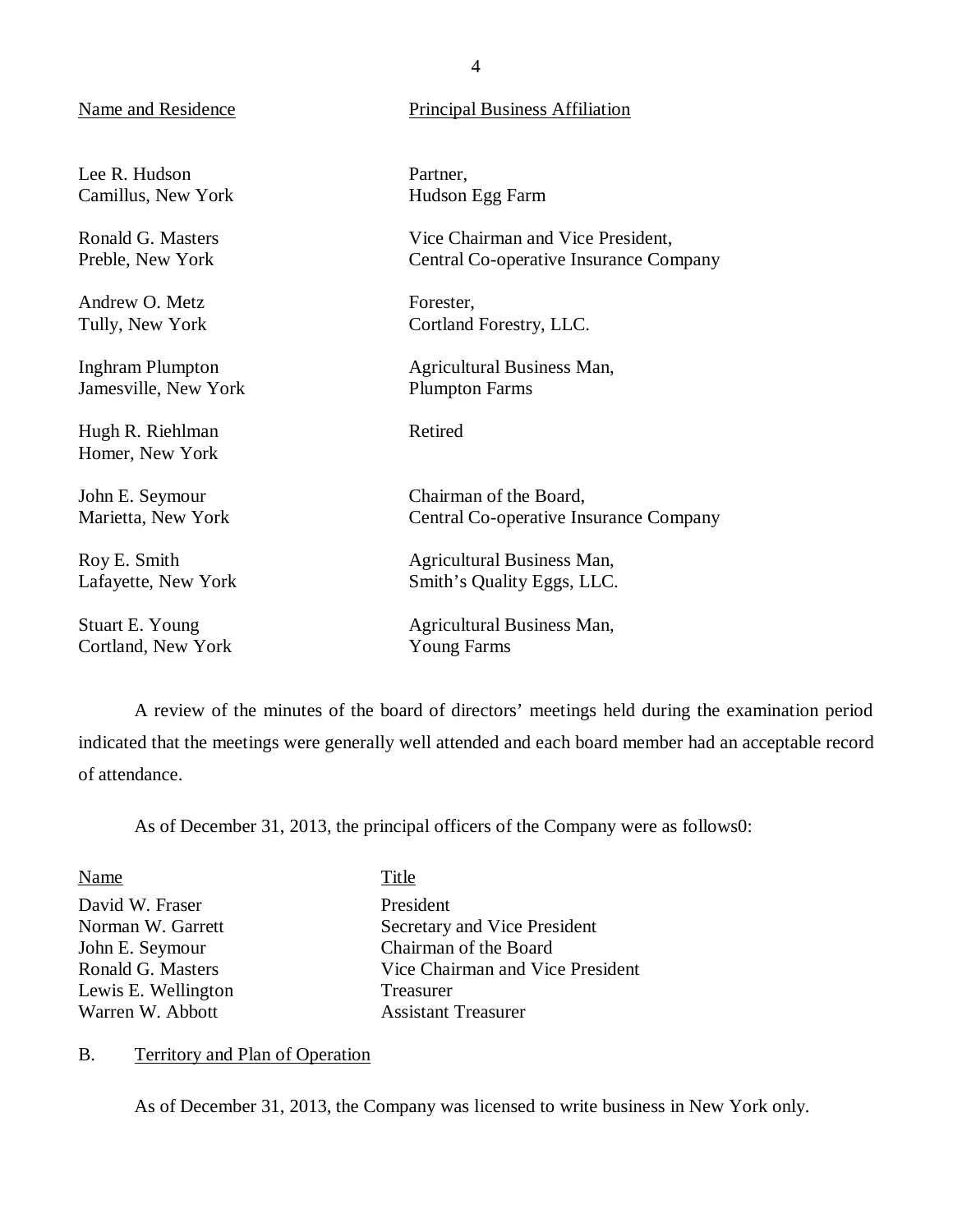defined in the following numbered paragraphs of Section 1113(a) of the New York Insurance Law: As of the examination date, the Company was authorized to transact the kinds of insurance as

| <u>Paragraph</u> | Line of Business                           |
|------------------|--------------------------------------------|
|                  | Fire                                       |
| 5                | Miscellaneous property damage              |
| 6                | Water damage                               |
|                  | Burglary and theft                         |
| 8                | Glass                                      |
| 9                | Boiler and machinery                       |
| 12               | Collision                                  |
| 13               | Personal injury liability                  |
| 14               | Property damage liability                  |
| 19               | Motor vehicle and aircraft physical damage |
|                  |                                            |

20 Inland marine

 New York Insurance Law. The Company is also authorized to accept and cede reinsurance as provided in Section 6606 of the

The following schedule shows the direct premiums written by the Company for the period under examination:

| Calendar Year | Direct Premium Written                                                                     |  |
|---------------|--------------------------------------------------------------------------------------------|--|
| 2009          | \$5,419,353                                                                                |  |
| 2010          | \$5,323,656                                                                                |  |
| 2011          | \$5,374,699                                                                                |  |
| 2012          | \$5,545,667                                                                                |  |
| 2013          | \$5,901,803                                                                                |  |
|               |                                                                                            |  |
|               | Based on the lines of business for which the Company is licensed and the Company's current |  |

 capital structure, and pursuant to the requirements of Articles 13, 41 and 66 of the New York Insurance Law, the Company is required to maintain a minimum surplus to policyholders in the amount of \$525,307.

 The Company underwrites predominantly the homeowners multiple peril and farm owners' multiple peril lines of business, which accounted for 34% and 25%, respectively, of the 2013 direct premium writing.

The Company obtains business through approximately 100 independent agents.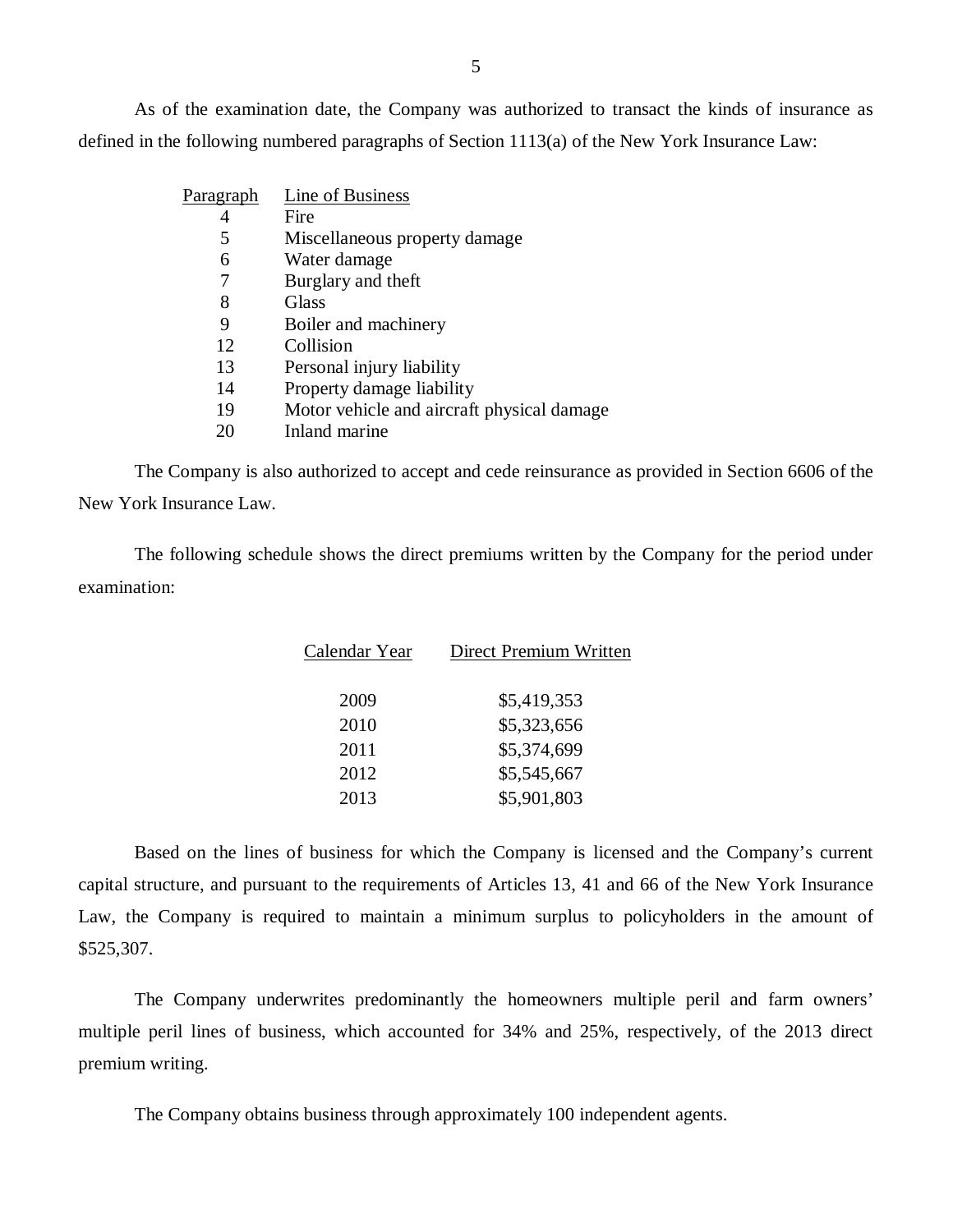## C. Reinsurance

During the current examination period, the Company did not assume any reinsurance.

 As of December 31, 2013, the Company had the following multi-line excess of loss reinsurance program in place:

| Type of treaty                    | Cession                                                                                                                                                                                                                                                                                   |
|-----------------------------------|-------------------------------------------------------------------------------------------------------------------------------------------------------------------------------------------------------------------------------------------------------------------------------------------|
| Property<br>2 layers              | \$875,000 in excess of \$125,000 ultimate net loss,<br>each loss, each risk, and subject to a limit of<br>liability to the Reinsurer of \$875,000 each loss,<br>each risk and further subject to a limit of liability to<br>the Reinsurer of \$2,125,000 each loss occurrence.            |
| Casualty<br>2 layers              | \$875,000 in excess of \$125,000 ultimate net loss,<br>each loss occurrence, subject to a limit of liability<br>to the Reinsurers of \$875,000, except that for<br>personal liability insurance losses, the limit to the<br>Reinsurer is \$975,000.                                       |
| <b>Casualty Clash</b>             | \$2,000,000 in excess of \$1,000,000 ultimate net<br>loss, each loss occurrence, subject to a limit of<br>liability to the Reinsurer of \$2,000,000 each<br>occurrence.                                                                                                                   |
| <b>Property Casualty Combined</b> | If a loss involves at least one property and one<br>casualty policy, \$125,000 in excess of \$125,000<br>ultimate net loss each loss occurrence. Recoveries<br>under the Property and Casualty coverages above<br>shall reduce the ultimate net loss subject to the<br>combined coverage. |
| <b>Aggregate Excess of Loss</b>   | 100% of the ultimate net loss over and above an<br>initial ultimate net loss equal to 62.5% of the<br>Company's net earned premium income, subject to<br>a limit of liability to the Reinsurer of \$1,000,000.                                                                            |

As of December 31, 2013, the Company had the following facultative program in place:

| Treaty                      | Cessions                                                                                                                                                                                                                                                           |
|-----------------------------|--------------------------------------------------------------------------------------------------------------------------------------------------------------------------------------------------------------------------------------------------------------------|
| <b>Property Facultative</b> | Cessions limited to six (6) times the Company's net<br>retention plus the amount ceded to the Company's<br>working reinsurance contracts, subject to a minimum<br>net retention of \$125,000 and to a maximum cession<br>hereunder of \$1,500,000 on any one risk. |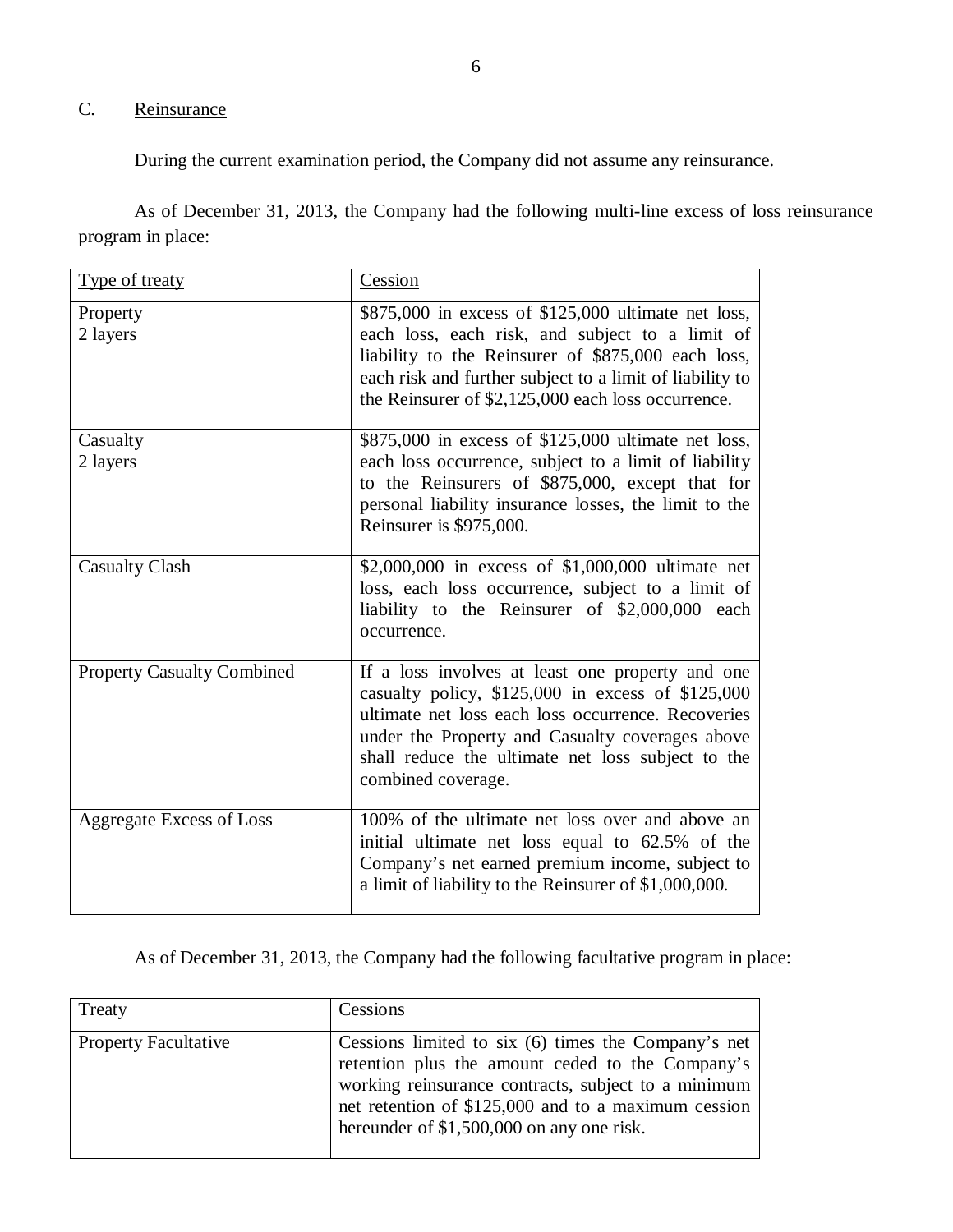| <b>Casualty Facultative</b> | 100% of ultimate net loss in excess of \$1,000,000 each  <br>loss occurrence, each policy, subject to a limit of $\vert$ |  |  |  |
|-----------------------------|--------------------------------------------------------------------------------------------------------------------------|--|--|--|
|                             |                                                                                                                          |  |  |  |
|                             | liability to the Reinsurer of \$1,000,000 each loss                                                                      |  |  |  |
|                             | occurrence, each policy.                                                                                                 |  |  |  |
|                             |                                                                                                                          |  |  |  |

 program in place: As of December 31, 2013, the Company had the following property catastrophe reinsurance

| <b>Treaty</b>                 | Cessions                                                                                                                                                                                                                                                                                                                                                                                                                                                                                                                                         |
|-------------------------------|--------------------------------------------------------------------------------------------------------------------------------------------------------------------------------------------------------------------------------------------------------------------------------------------------------------------------------------------------------------------------------------------------------------------------------------------------------------------------------------------------------------------------------------------------|
| First catastrophe<br>3 layers | \$4,300,000 in excess of \$200,000 ultimate net loss,<br>each loss occurrence, subject to a limit of liability to<br>the Reinsurer of \$4,300,000. No claim shall be made<br>unless the loss occurrence involves three of more<br>risks.                                                                                                                                                                                                                                                                                                         |
| Other catastrophe $(s)$       | In the event that the Company experiences an<br>ultimate net loss of at least \$200,000 or more for any<br>one loss occurrence, the Reinsurer shall be liable in<br>respect of any other loss occurrence for 100% of the<br>ultimate net loss over and above an initial ultimate<br>net loss of \$100,000 each loss occurrence, subject to<br>a limit of liability to the Reinsurer of \$900,000 each<br>loss occurrence, and further subject to an aggregate<br>limit of liability from all loss occurrences to the<br>Reinsurer of \$1,700,000 |

As of December 31, 2013, the Company ceded 100% of its boiler and machinery net liability.

 the Company's retention has increased from \$100,000 to \$125,000 on both its property and casualty lines of business during the examination period. All of the Company's cessions in 2013 were to authorized or accredited reinsurers. It is noted that

 All ceded reinsurance agreements in effect as of the examination date were reviewed and found to contain the required clauses, including an insolvency clause meeting the requirements of Section 1308 of the New York Insurance Law.

 Examination review of the Schedule F data reported by the Company in its filed annual statement was found to accurately reflect its reinsurance transactions. Additionally, management has represented that all material ceded reinsurance agreements transfer both underwriting and timing risk as set forth in SSAP No. 62R. Representations were supported by an attestation from the Company's President pursuant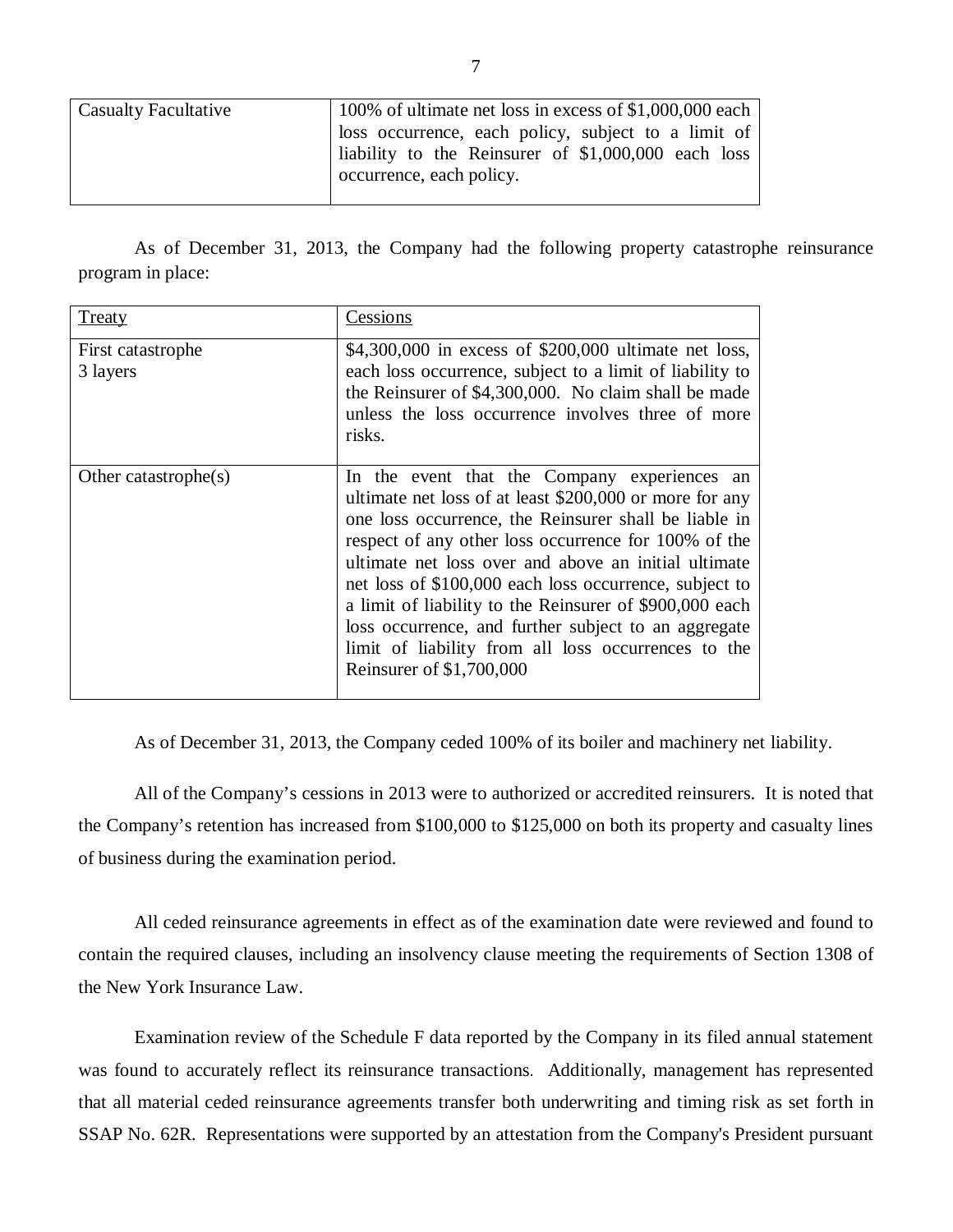to the NAIC Annual Statement Instructions. Company was not a party to any finite reinsurance agreements. All ceded reinsurance agreements were accounted for utilizing reinsurance accounting as set forth in paragraphs 18 through 27 of SSAP No. 62R. Additionally, examination review indicated that the

 During the period covered by this examination, the company did not commute any reinsurance agreements.

### D. Holding Company System

The Company was not a member of any holding company system as of December 31, 2013.

### E. Significant Operating Ratios

The following ratios have been computed as of December 31, 2013, based upon the results of this examination:

| Net premiums written to surplus as regards                                                |     |
|-------------------------------------------------------------------------------------------|-----|
| policyholders                                                                             | 60% |
| Liabilities to liquid assets (cash and invested<br>assets less investments in affiliates) | 36% |
| Premiums in course of collection to surplus                                               |     |
| as regards policyholders                                                                  | 1%  |

 Information System of the National Association of Insurance Commissioners. All of the above ratios fall within the benchmark ranges set forth in the Insurance Regulatory

 year period covered by this examination: The underwriting ratios presented below are on an earned/incurred basis and encompass the five-

|                                              | <b>Amounts</b> | Ratios  |
|----------------------------------------------|----------------|---------|
| Losses and loss adjustment expenses incurred | \$9,753,960    | 44.30%  |
| Other underwriting expenses incurred         | 8,829,103      | 40.10   |
| Net underwriting gain                        | 3,432,488      | 15.60   |
| Premiums earned                              | \$22,015,551   | 100.00% |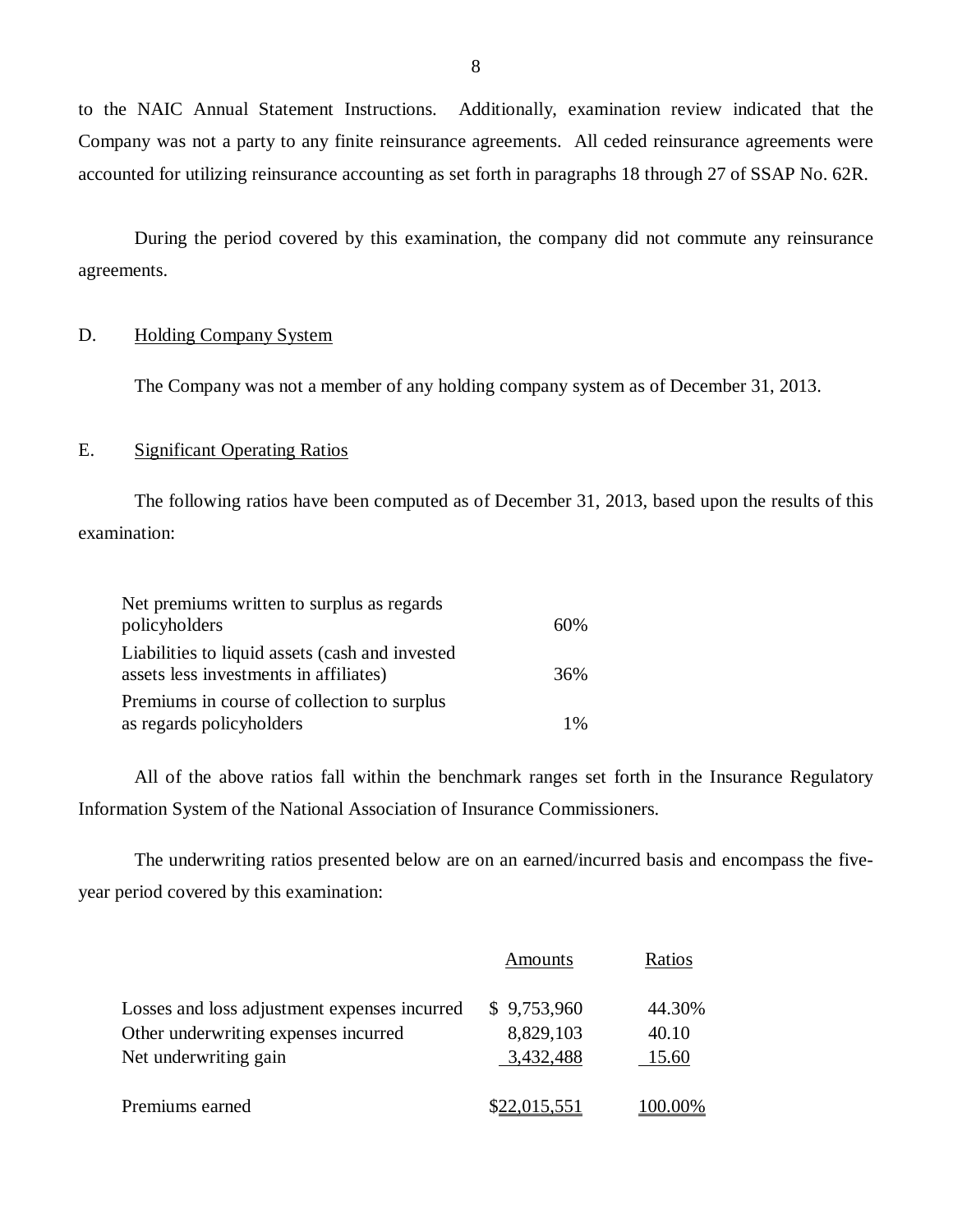#### <span id="page-10-0"></span>F. Accounts and Records

#### Earned but Unbilled Premiums

 that the Company was not in compliance with paragraphs 9 through 12, of the NAIC Accounting Practices and Procedures Manual, Statements of Statutory Accounting Principles ("SSAP") No. 53. In particular, the Company did not report any EBUB for those policies which are audited upon completion of the policy period. In addition, the Company did not record any related liabilities, nor did it non-admit 10% of the EBUB in excess of any collateral held for each of these policies. The review of premiums earned but unbilled ("EBUB") during the examination period revealed

 recording an estimated amount of EBUB for those policies which are audited upon completion of the policy period. It is also recommended that the Company establish all requisite liabilities associated with this asset, and that the Company non-admit 10% of the EBUB in excess of any collateral held for each of these policies. It is recommended that the Company comply with SSAP No. 53, paragraphs 9 through 12, by

#### $G_{\cdot}$ Market Conduct

 previous examination. No issues were noted except for the item below regarding updating of rate filings. In the course of this examination, a review was made of all Market Conduct findings from the

#### Updating of Rate Filings

 The review of the updating of rate filings revealed that the Company did not comply with Part 161.7(c) of Department Regulation 129, which states:

 "No rate filing, whether made by an insurer or by a rate-service organization, and whether or not prior approval is required, shall remain effective for use (or deviation) by insurers more than three years after the effective date of the particular insurer's or rate service organization's rate filing. Every insurer and rate service organization shall update each of its rate filings, or file a statement with the department that its analysis indicates that no updating is appropriate, at least once every three (3) years."

 The Company did not update all of its rate filings every three years, or file a statement with the Department indicating that its analysis had shown that no updating was required. It is recommended that the Company comply with Part 161.7(c) of Department Regulation 129 by either updating its rate filings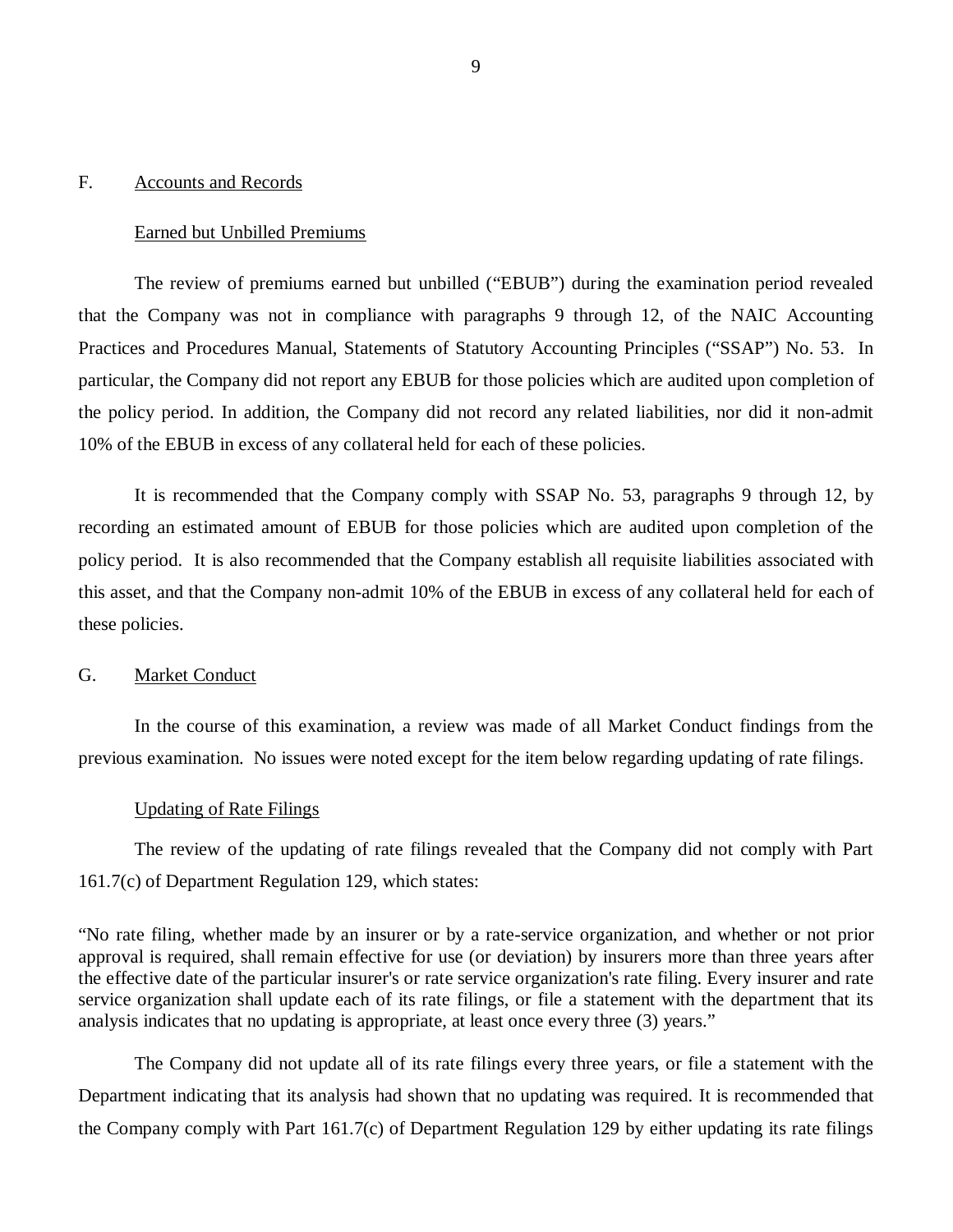at least once every three years, or filing a statement with the Department indicating that its analysis had shown that no updating was required.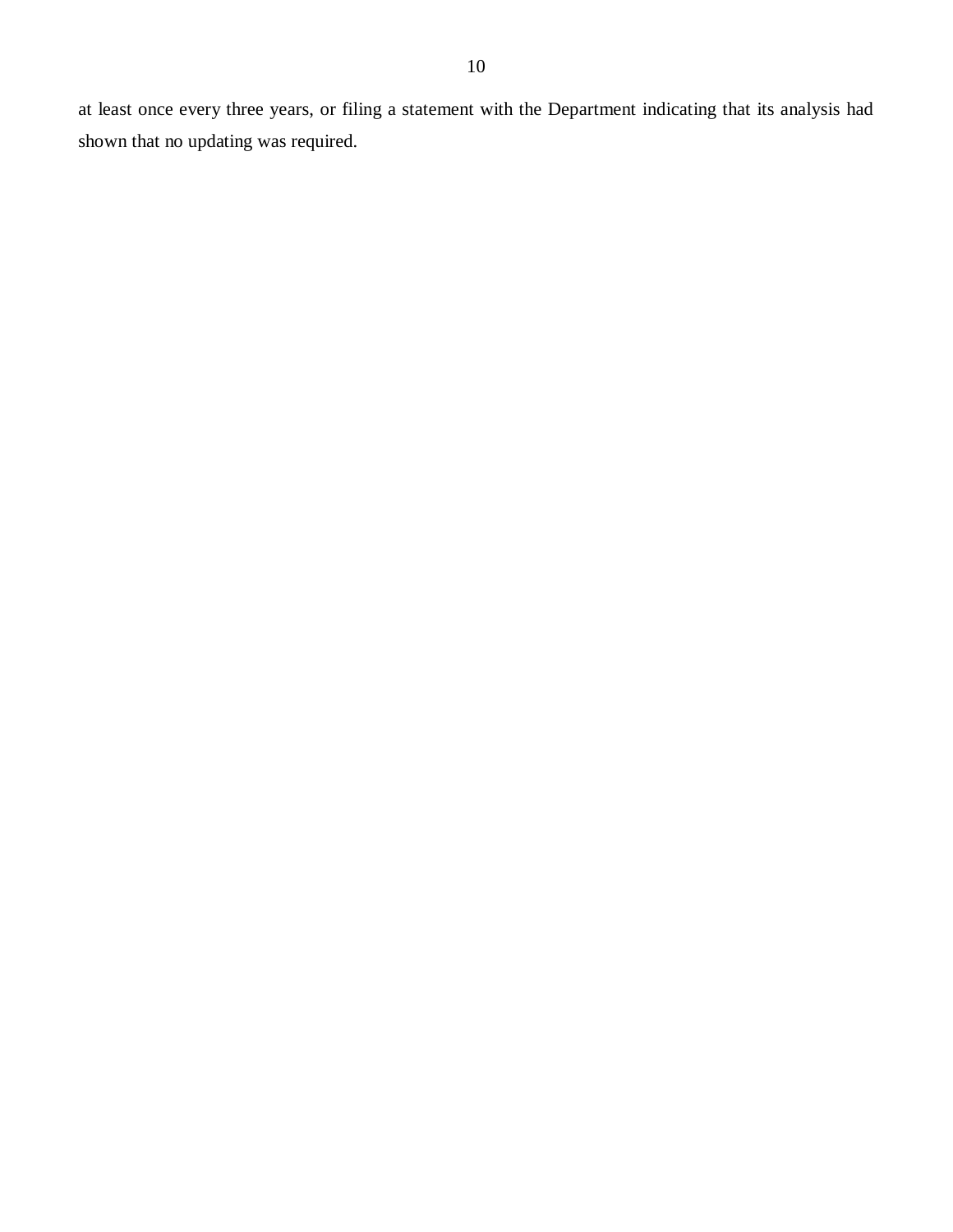## **3. FINANCIAL STATEMENTS**

#### $A.$ **Balance Sheet**

 The following shows the assets, liabilities and surplus as regards policyholders as of December 31, 2013 as determined by this examination and as reported by the Company:

|                                          | Examination  | Company      |                |
|------------------------------------------|--------------|--------------|----------------|
| Assets                                   | Net Admitted | Net Admitted | Increase       |
|                                          | Assets       | Assets       | (Decrease)     |
|                                          |              |              |                |
| <b>B</b> onds                            | \$8,080,865  | \$8,080,865  | \$<br>$\Omega$ |
| Common stocks (stocks)                   | 2,877,387    | 2,877,387    |                |
| Properties occupied by the company       | 176,401      | 176,401      | $\Omega$       |
| Cash, cash equivalents and short-term    |              |              |                |
| investments                              | 1,299,464    | 1,299,464    | $\Omega$       |
| Investment income due and accrued        | 48,111       | 48,111       | 0              |
| Uncollected premiums and agents'         |              |              |                |
| balances in the course of collection     | 47.838       | 47.838       | $\Omega$       |
| Deferred premiums, agents' balances and  |              |              |                |
| installments booked but deferred and not |              |              |                |
| yet due                                  | 1,144,694    | 1,144,694    | $\Omega$       |
| Funds Held by Fair Plan                  | 65,559       | 65,559       | $\theta$       |
| Prepaid Pension Obligation               | $\Omega$     | 536,198      | (536, 198)     |
| Total assets                             | \$13,740,319 | \$14,276,517 |                |
|                                          |              |              |                |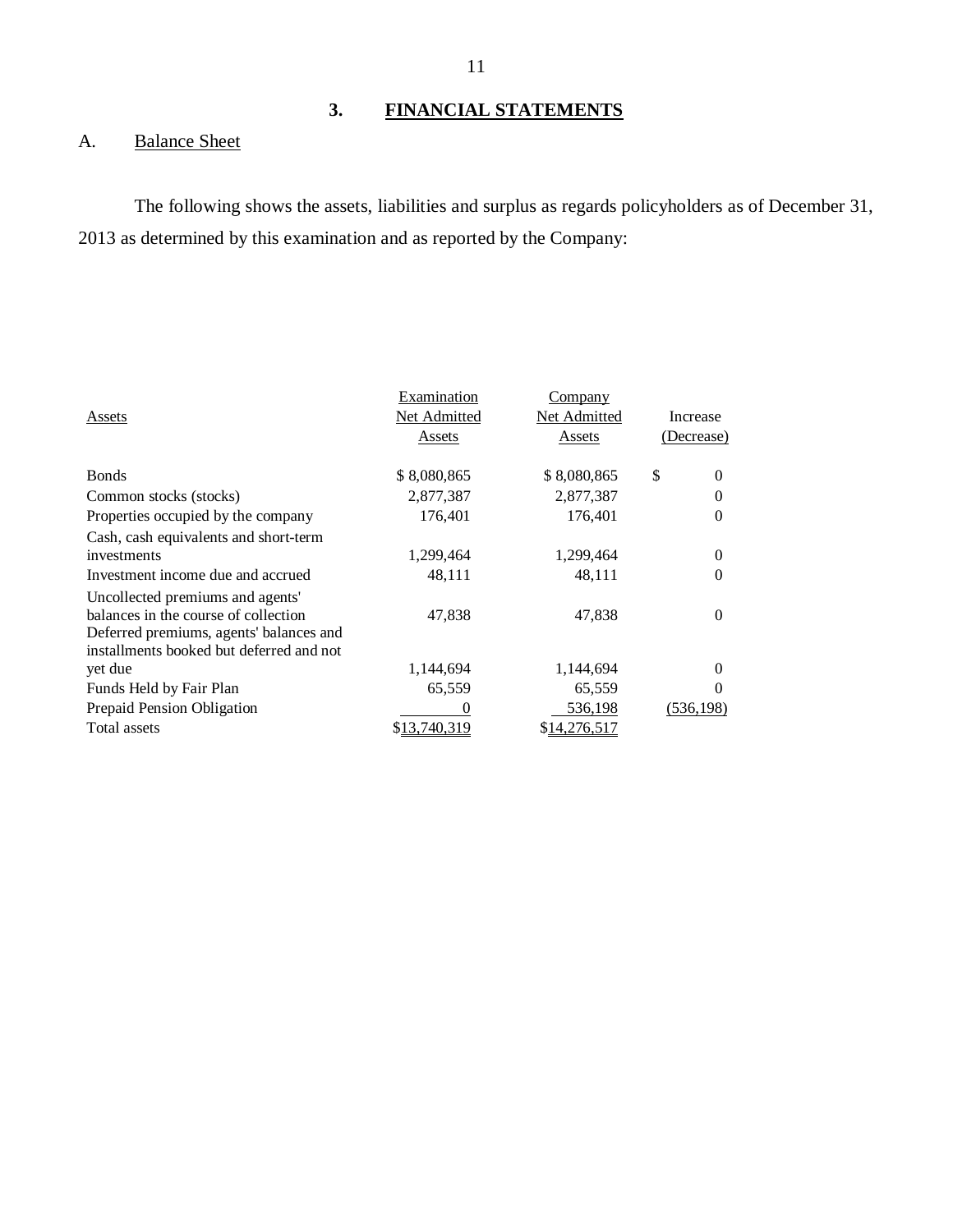#### Liabilities, surplus and other funds **Surplus** Surplus Surplus Surplus Surplus Surplus Surplus Surplus Surplus Surplus Surplus Surplus Surplus Surplus Surplus Surplus Surplus Surplus Surplus Surplus Surplus Surplus Surplus

|                                                                |                    |                | Increase       |  |
|----------------------------------------------------------------|--------------------|----------------|----------------|--|
|                                                                | <b>Examination</b> | <b>Company</b> | (Decrease)     |  |
| Losses and loss adjustment expenses                            | \$1,700,316        | \$1,700,316    | \$0            |  |
| Commissions payable, contingent commissions and other similar  |                    |                |                |  |
| charges                                                        | 499,484            | 499,484        | $\Omega$       |  |
| Other expenses (excluding taxes, licenses and fees)            | 43,038             | 43,038         | $\Omega$       |  |
| Current federal and foreign income taxes                       | 45,739             | 45,739         | $\Omega$       |  |
| Net deferred tax liability                                     | 102,100            | 102,100        | $\mathbf{0}$   |  |
| Unearned premiums                                              | 3,068,081          | 3,068,081      | $\Omega$       |  |
| Advance premium                                                | 68,662             | 68,662         | $\Omega$       |  |
| Ceded reinsurance premiums payable (net of ceding commissions) | 4,588              | 4,588          | $\Omega$       |  |
| Amounts withheld or retained by company for account of others  | 4,796              | 4,796          | $\overline{0}$ |  |
| <b>Total liabilities</b>                                       | \$5,536,804        | \$5,536,804    | \$0            |  |
| Aggregate write-ins for special surplus funds                  | \$525,289          | 525,289        | \$0            |  |
| Unassigned funds (surplus)                                     | 7,678,226          | 8,214,424      | (536, 198)     |  |
| Surplus as regards policyholders                               | \$8,203,515        | \$8,739,713    | $$$ (536,198)  |  |
| Total liabilities, surplus and other funds                     | \$13,740,319       | \$14,276,517   |                |  |

Note: The Internal Revenue Service did not audit the Company's federal income tax returns for the years under examination. The examiner is unaware of any potential exposure of the Company to any tax assessment and no liability has been established herein relative to such contingency.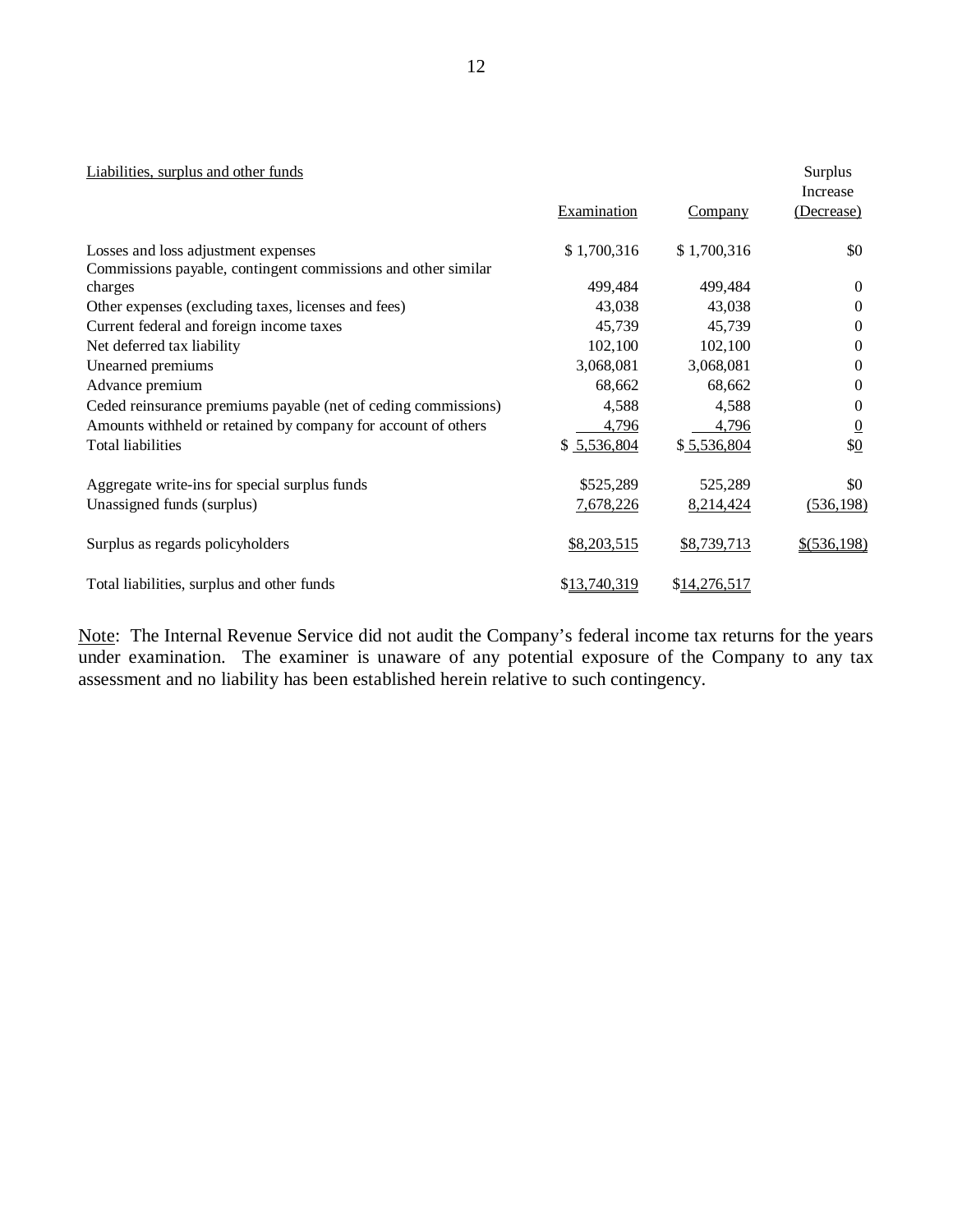#### <span id="page-14-0"></span>B. Statement of Income

Net income, for the five year examination period, was \$3,550,526 as detailed below:

| <b>Underwriting Income</b>                                                                                                                                                 |                                                |               |
|----------------------------------------------------------------------------------------------------------------------------------------------------------------------------|------------------------------------------------|---------------|
| Premiums earned                                                                                                                                                            |                                                | \$22,015,551  |
| Deductions:<br>Losses and loss adjustment expenses incurred<br>Other underwriting expenses incurred                                                                        | \$9,753,960<br>8,829,103                       |               |
| Total underwriting deductions                                                                                                                                              |                                                | 18,583,063    |
| Net underwriting gain or (loss)                                                                                                                                            |                                                | \$3,432,488   |
| <b>Investment Income</b>                                                                                                                                                   |                                                |               |
| Net investment income earned<br>Net realized capital gain (loss)                                                                                                           | \$1,089,548<br>(9,826)                         |               |
| Net investment gain or (loss)                                                                                                                                              |                                                | 1,079,722     |
| Other Income                                                                                                                                                               |                                                |               |
| Net gain or (loss) from agents' or premium balances<br>charged off<br>Finance and service charges not included in premiums<br>Aggregate write-ins for miscellaneous income | $\mathbb{S}$<br>17,824<br>393,033<br>(13, 114) |               |
| Total other income                                                                                                                                                         |                                                | \$<br>397,743 |
| Net income before federal and foreign income taxes                                                                                                                         |                                                | \$4,909,953   |
| Federal and foreign income taxes incurred                                                                                                                                  |                                                | 1,359,427     |
| Net Income                                                                                                                                                                 |                                                | \$3,550,526   |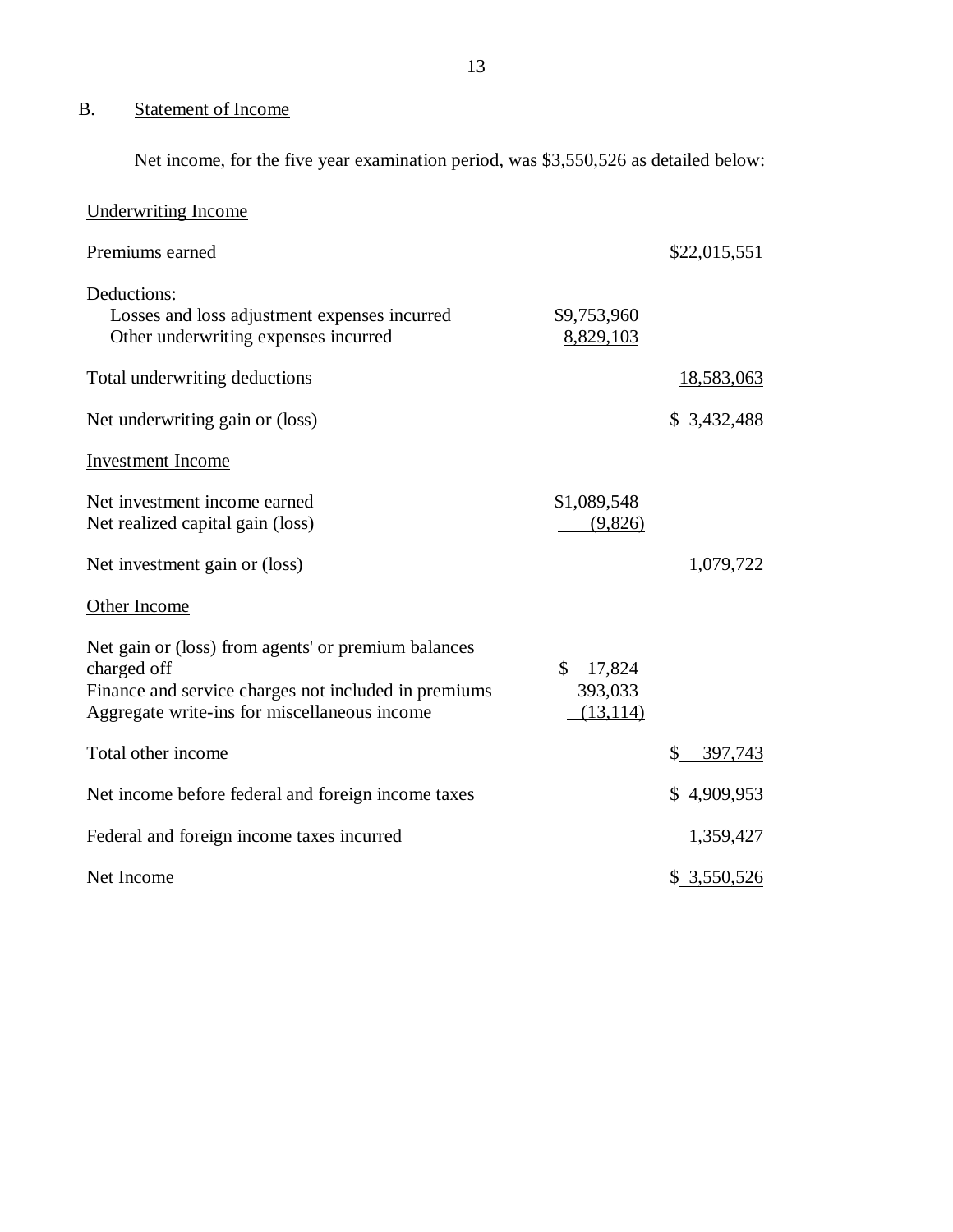#### <span id="page-15-0"></span>C. Capital and Surplus

 Surplus as regards policyholders increased \$3,833,752 during the five-year examination period January 1, 2009 through December 31, 2013, detailed as follows:

| Surplus as regards policyholders per report on<br>examination as of December 31, 2008 |                            |                             | \$4,369,763 |
|---------------------------------------------------------------------------------------|----------------------------|-----------------------------|-------------|
|                                                                                       | Gains in<br><b>Surplus</b> | Losses in<br><b>Surplus</b> |             |
| Net income<br>Net unrealized capital gains or (losses)                                | \$3,550,526<br>914,846     |                             |             |
| Change in net deferred income tax                                                     |                            | 235,214                     |             |
| Change in non-admitted assets<br>Aggregate write-ins for gains and losses in surplus  | 108,167                    | 504,573                     |             |
| Total gains and losses                                                                | \$4,573,539                | \$739,787                   |             |
| Net increase (decrease) in surplus                                                    |                            |                             | 3,833,752   |
| Surplus as regards policyholders per report on<br>examination as of December 31, 2013 |                            |                             |             |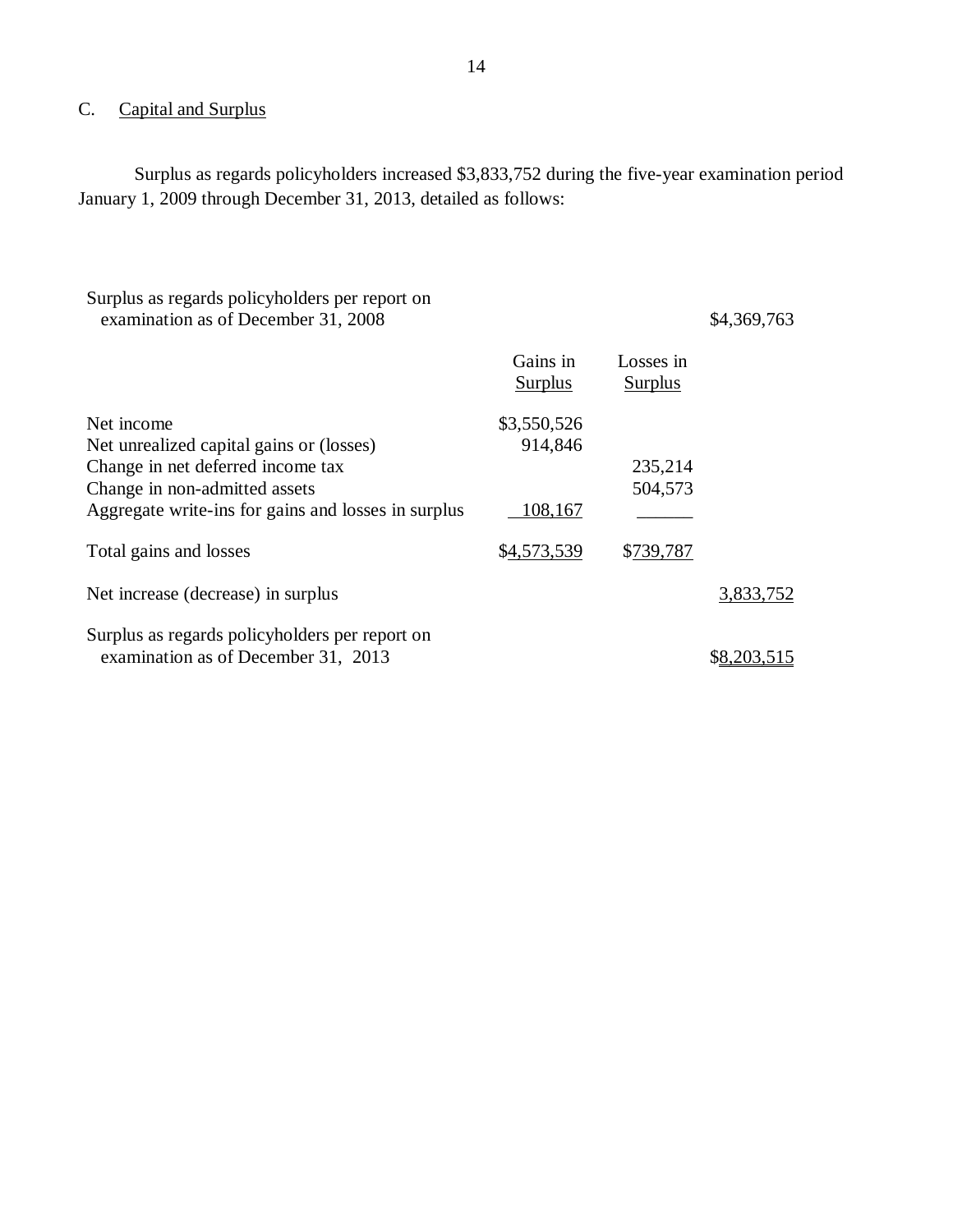#### **4. LOSSES AND LOSS ADJUSTMENT EXPENSES**

<span id="page-16-0"></span> Company as of December 31, 2013. The examination analysis of the Loss and loss adjustment expense reserves was conducted in accordance with generally accepted actuarial principles and statutory accounting principles, including SSAP No. 55. The examination liability for the captioned items of \$1,700,316 is the same as reported by the

#### **5. PREPAID PENSION OBLIGATION**

 reported by the Company at December 31, 2013. The examination admitted asset for the captioned item of \$0 is \$536,198 less than the amount

 The change is due to the guidance provided in paragraph 25 of SSAP No. 102, which states in part, "[i]f the fair value of plan assets exceeds the projected benefit obligation, the employer shall recognize in its statement of financial position an asset that equals the overfunded projected benefit obligation. This prepaid asset resulting from the excess of the fair value of plan assets over the projected benefit obligation shall be non-admitted."

 It is recommended that the Company comply with paragraph 25 of SSAP No. 102 by non-admitting the prepaid pension obligation in all future filings with this Department.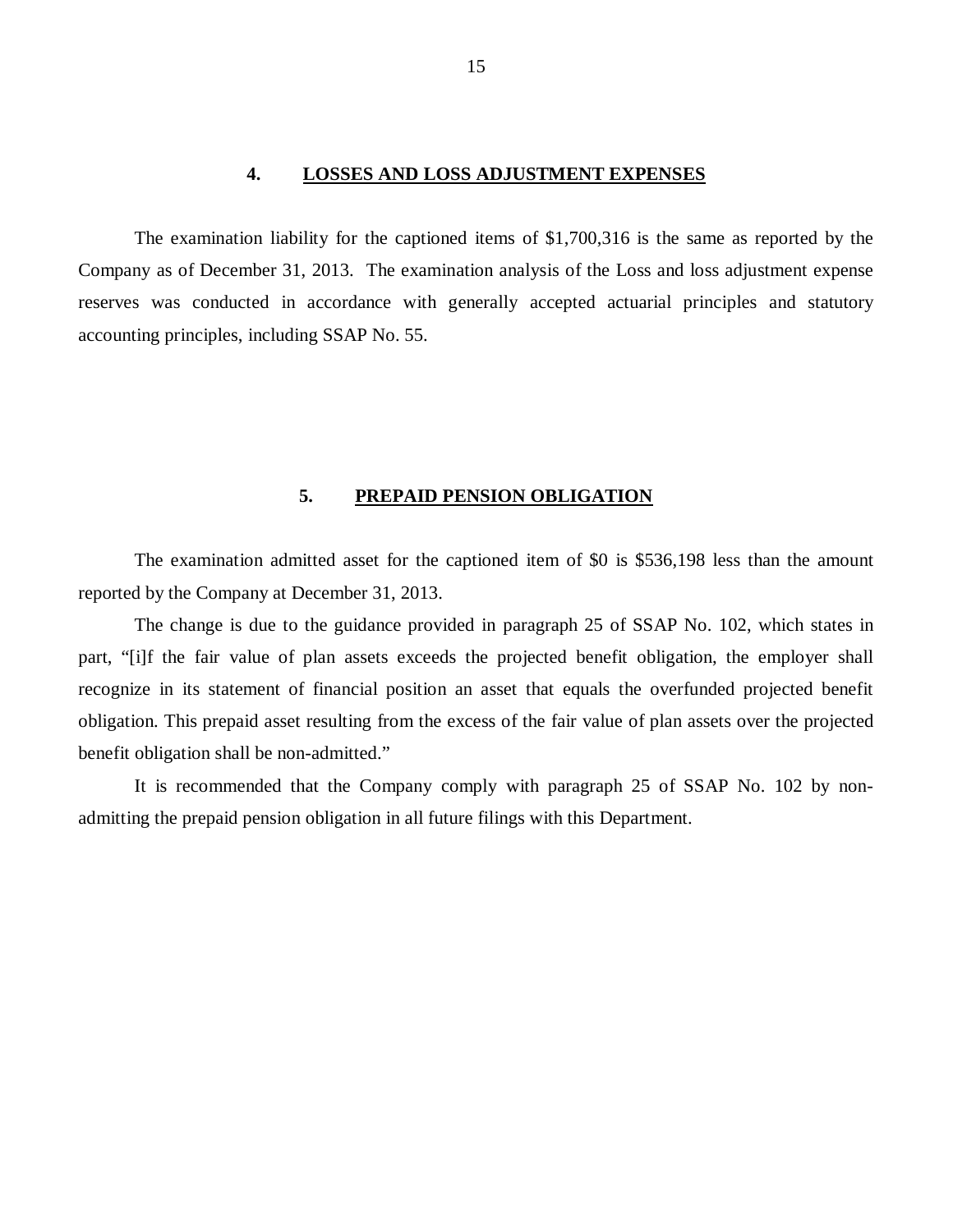### **6. COMPLIANCE WITH PRIOR REPORT ON EXAMINATION**

 The prior report on examination contained 12 recommendations as follows (page numbers refer to the prior report):

#### PAGE NO. ITEM PAGE NO.

8

A. Reinsurance

 It was recommended that the Company comply with the NAIC Annual Statement Instructions by completing Schedule F, Part 3 correctly by reinsurer in all future filings with this Department.

The Company has complied with this recommendation.

### B. Accounts and Records

 i. It was recommended that the Company comply with Section 1411(a) of the New York Insurance Law by having its board of directors or a committee thereof responsible for making such investments, approve all investment transaction henceforth. 9

The Company has complied with this recommendation.

 ii. It was recommended that the Company comply with Section  $6611(a)(4)(C)$  of the New York Insurance Law by either having two officers sign all checks or having one officer sign checks upon written order of another officer, except as otherwise provided by resolution of the Company's board of directors or in its by-laws for handling of miscellaneous expenses 10

The Company has complied with this recommendation.

 iii. It was recommended that the Company comply with Part 107.4 of Department Regulation No. 30 by using the method to allocate expenses to expense groups that yields the most accurate results. 10

The Company has complied with this recommendation.

 iv. It was further recommended that the Company maintain documentation for the method used. 10

The Company has complied with this recommendation.

 v. It was recommended that the Company comply with SSAP No. 6, paragraph 9a., by non-admitting all future premium amounts due, to the extent that there was no related unearned premium, that were recorded on policies for which one installment was more than ninety days past due. 11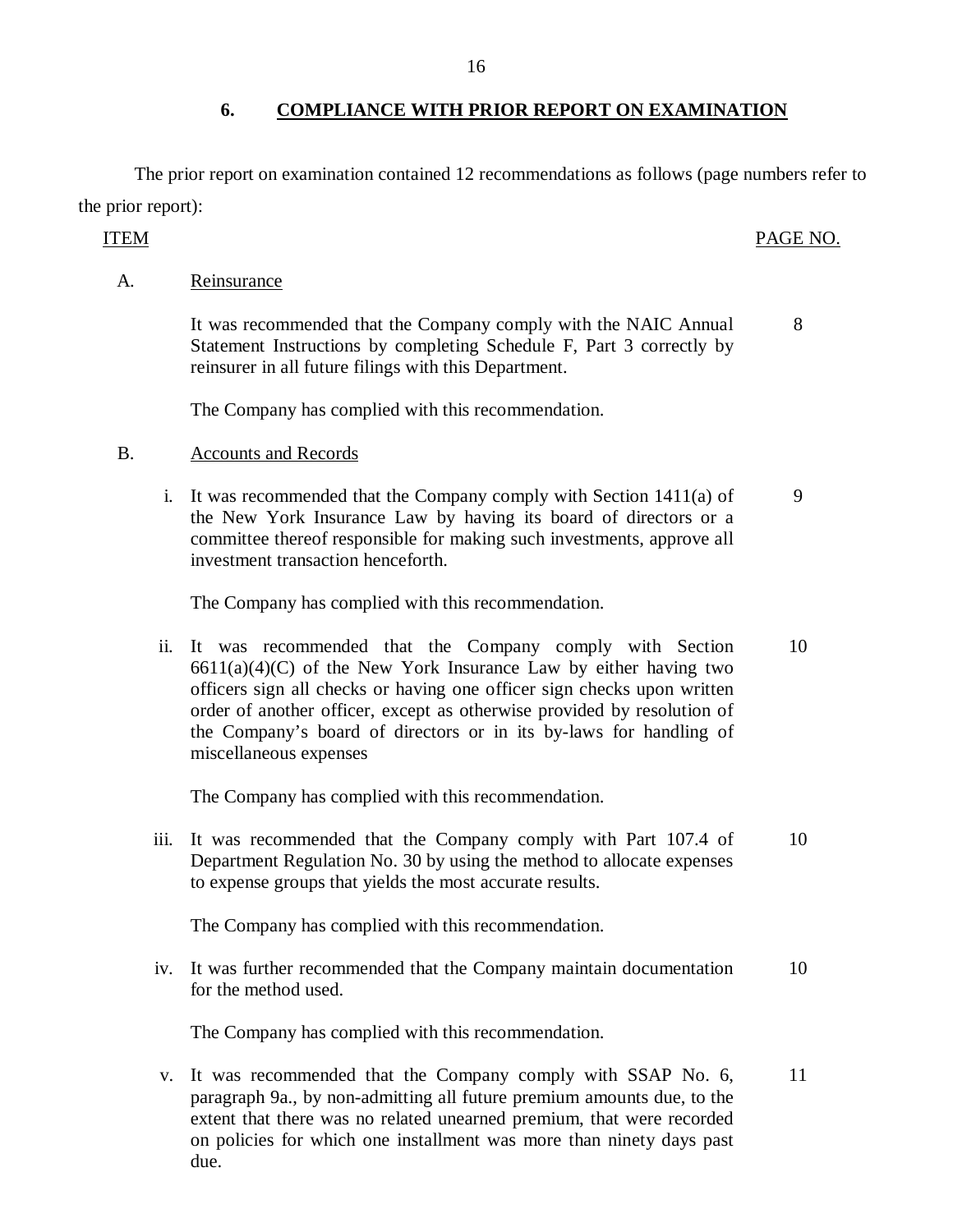The Company has complied with this recommendation.

 vi. It was recommended that the Company comply with SSAP No. 53, paragraphs 9 through 12 by recording the estimated amount of EBUB for those policies which are audited upon completion of the policy period. 11

 The Company has not complied with this recommendation. A similar comment is made in this report.

 vii. It was recommended that the Company establish all requisite liabilities associated with this asset, and that the Company non-admit 10% of the EBUB in excess of any collateral held for each of these policies. 11

 The Company has not complied with this recommendation. A similar comment is made in this report.

### C. Market Conduct

 i. It was recommended that the Company comply with Section  $3425(c)(2)(E)$  of the New York Insurance Law by only cancelling policies under this section when there is a physical change in the property 16

The Company has complied with this recommendation.

 ii. It was recommended that the Company comply with Part 161.7(c) of Department Regulation 129 by wither updating its rate filings at least once every three years, or filing a statement with the Department indicating that its analysis had shown that no updating was required. 16

 The Company has not complied with this recommendation. A similar comment is made in this report.

 iii. It was recommended that the Company comply with Part 160.2(g) of Department Regulation 57 by establishing adequate procedures to minimize the occurrence of improperly charged rates including maintaining documentation of any testing that is done. 17

The Company has complied with this recommendation.

 iv. It was recommended that the Company comply with Part 62.2(b) of Department Regulation 96 by reporting all fire losses that exceed \$1,000 to PILR within 5 business days following receipt of notice of loss. 17

The Company has complied with this recommendation.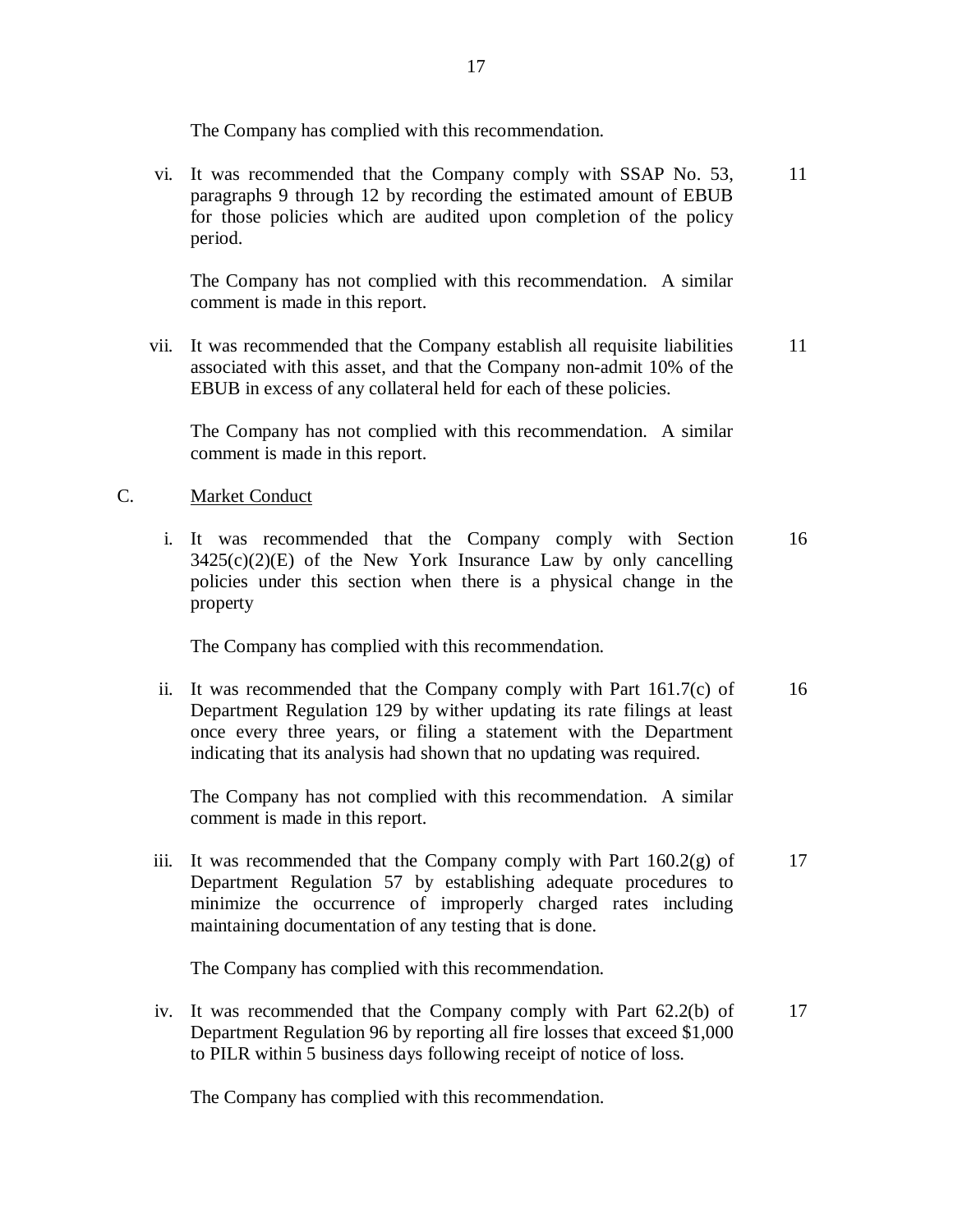### **7. SUMMARY OF COMMENTS AND RECOMMENDATIONS**

#### ITEM PAGE NO.

#### A. Accounts and Records

- i. It is recommended that the Company comply with SSAP No. 53, paragraphs 9 through 12, by recording an estimated amount of EBUB for those policies which are audited upon completion of the policy period.
- ii. It is also recommended that the Company establish all requisite liabilities associated with this asset, and that the Company non-admit 10% of the EBUB in excess of any collateral held for each of these policies.

#### Market Conduct B.

 It is recommended that the Company comply with Part 161.7(c) of Department Regulation 129 by either updating its rate filings at least once every three years, or filing a statement with the Department indicating that its analysis had shown that no updating was required.

#### **Pension Obligation** C.

 It is recommended that the Company comply with paragraph 25 of SSAP No. 102 by non-admitting the Prepaid pension obligation in all future filings with this Department.

9

PAGE NO.

9

9

15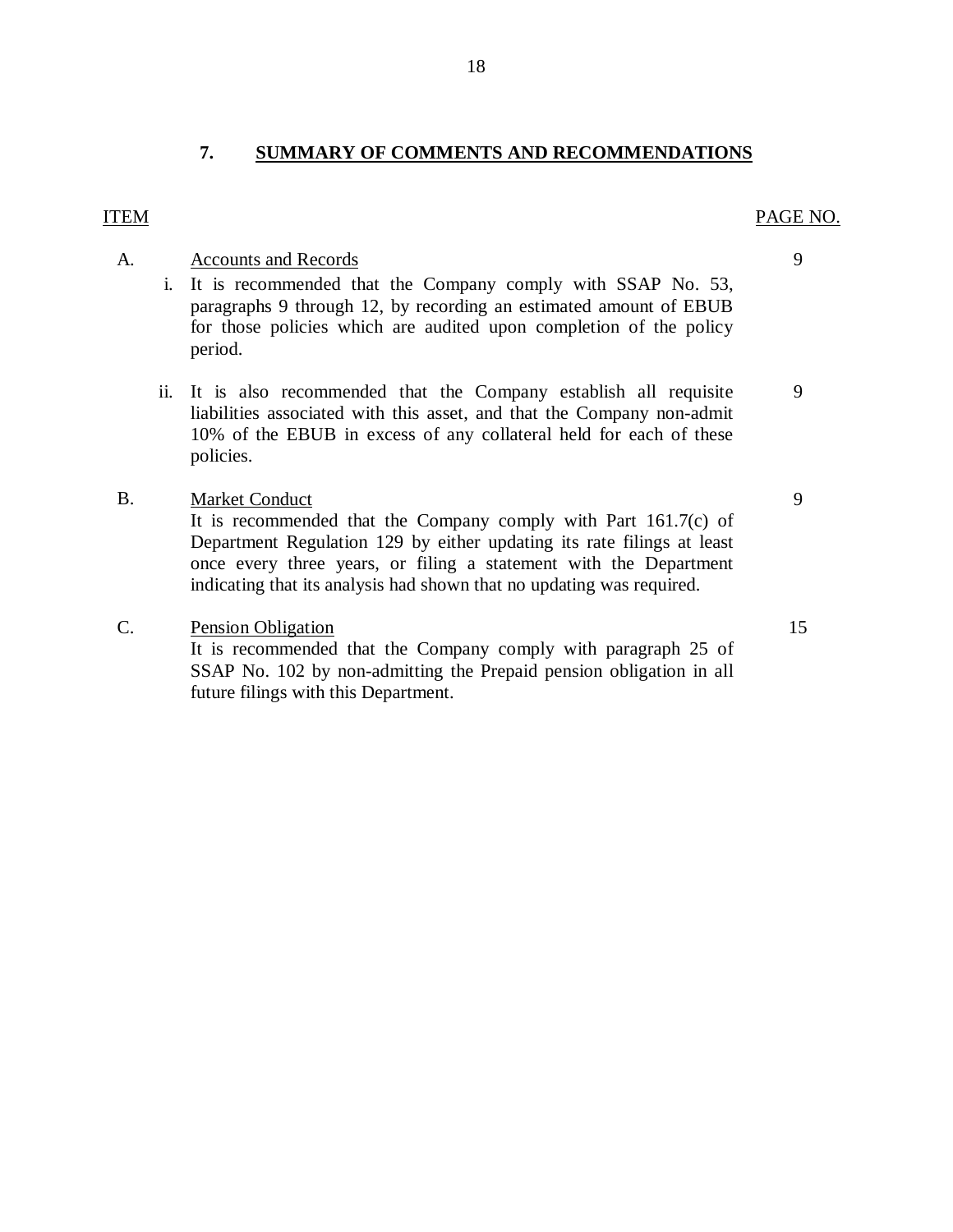Respectfully submitted,

 Senior Insurance Examiner /s/ Frank P. Schiraldi

STATE OF NEW YORK  $)$ COUNTY OF ONONDAGA (1) )ss:

Frank P. Schiraldi, being duly sworn, deposes and says that the foregoing report, subscribed by him, is true to the best of his knowledge and belief.

/s/

Frank P. Schiraldi

Subscribed and sworn to before me

this  $\_\_\_\_\_$  day of  $\_\_\_\_\_\_$ , 2015.